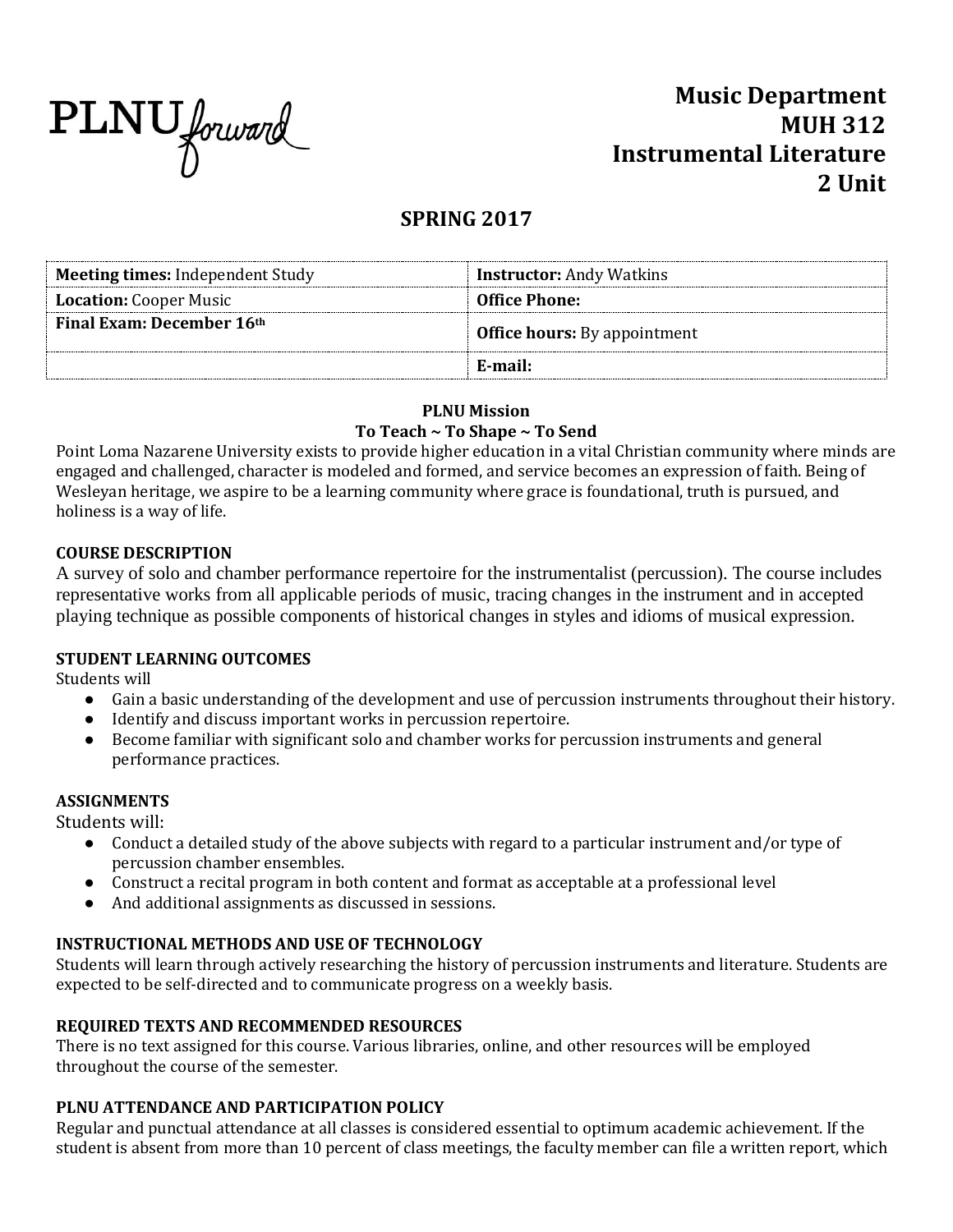may result in de-enrollment. If the absences exceed 20 percent, the student may be de-enrolled without notice until the university drop date or, after that date, receive the appropriate grade for their work and participation. See [Academic Policies](http://catalog.pointloma.edu/content.php?catoid=18&navoid=1278) in the Undergraduate Academic Catalog.

#### **INSTRUCTOR AVAILABILITY**

Students may call or e-mail the instructor for private conferences and/or appointments

#### **ASSESSMENT AND GRADING**

All work must be submitted by agreed upon deadlines. Make up work will not be assigned for late assignments.

| <b>Project Completion</b>         | 70% |
|-----------------------------------|-----|
| <b>Attendance and Punctuality</b> | 30% |

Grading for this course is on a fixed scale:

| <b>PERCENTAGE</b> | <b>GRADE</b> | <b>PERCENTAGE</b> | <b>GRADE</b> |
|-------------------|--------------|-------------------|--------------|
| $100--94$         | А            | 76.9---74         |              |
| $93.9--90$        | A---         | 73.9 - - - 70     | C+           |
| 89.9---87         | B+           | $69.9--67$        | ID+          |
| 86.9---84         |              | $66.9 - -64$      |              |
| $83.9--80$        | B---         | $63.9--60$        | .            |
| 79.9 - - - 77     | $C+$         | Below 60          |              |

#### **FINAL EXAMINATION POLICY**

Successful completion of this class requires taking the final examination **on its scheduled day**. The final examination schedule is posted on th[e Class Schedules](http://www.pointloma.edu/experience/academics/class-schedules) site. No requests for early examinations or alternative days will be approved.

#### **PLNU COPYRIGHT POLICY**

Point Loma Nazarene University, as a non-profit educational institution, is entitled by law to use materials protected by the US Copyright Act for classroom education. Any use of those materials outside the class may violate the law.

#### **PLNU ACADEMIC HONESTY POLICY**

Students should demonstrate academic honesty by doing original work and by giving appropriate credit to the ideas of others. Academic dishonesty is the act of presenting information, ideas, and/or concepts as one's own when in reality they are the results of another person's creativity and effort. A faculty member who believes a situation involving academic dishonesty has been detected may assign a failing grade for that assignment or examination, or, depending on the seriousness of the offense, for the course. Faculty should follow and students may appeal using the procedure in the university Catalog. Se[e Academic Policies](http://catalog.pointloma.edu/content.php?catoid=18&navoid=1278) for definitions of kinds of academic dishonesty and for further policy information.

#### **PLNU ACADEMIC ACCOMMODATIONS POLICY**